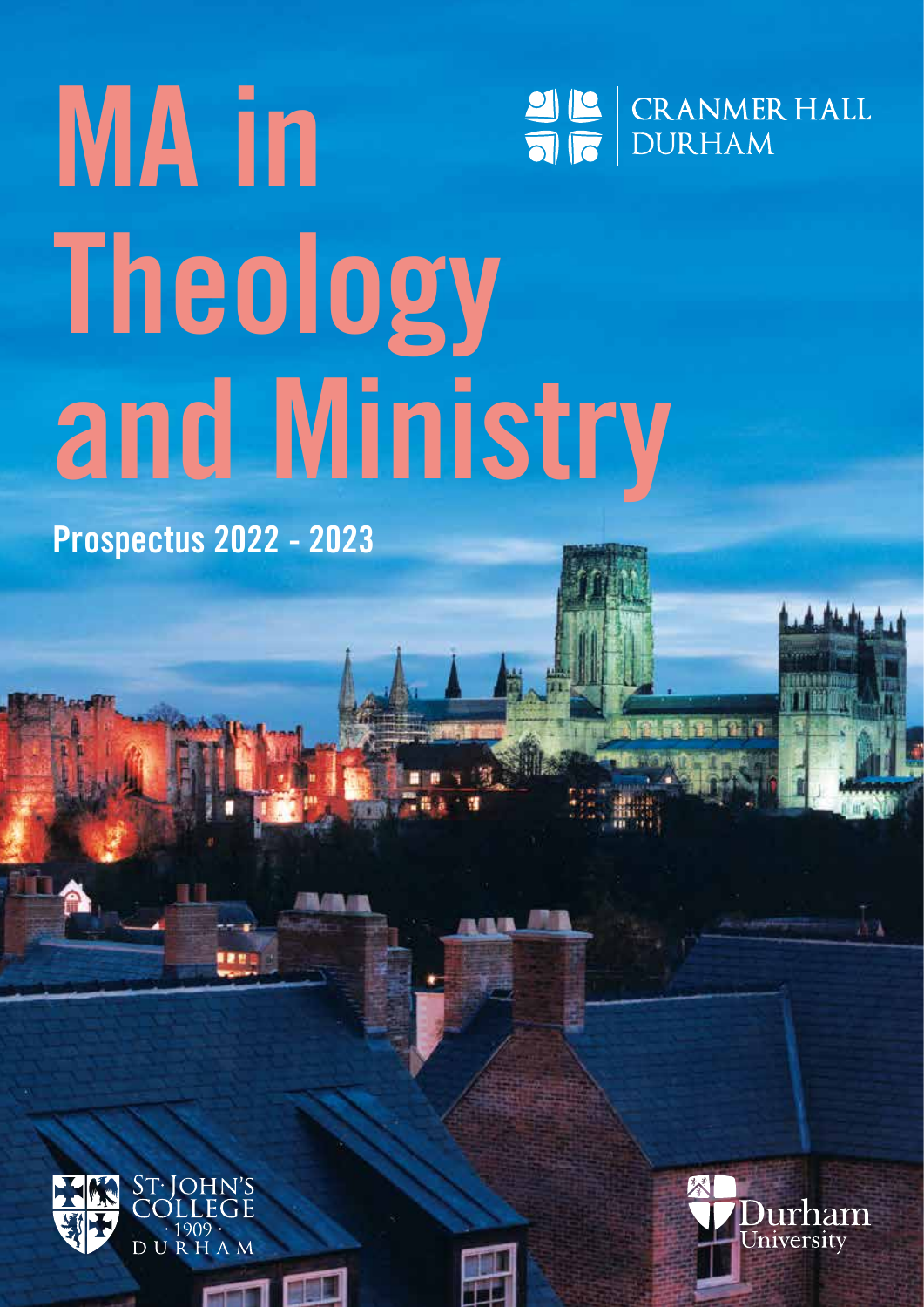

# **Welcome!**

## **We are thrilled that you are contemplating further study in the area of theology and ministry.**

This prospectus aims to guide you through answers to the key questions you may have and the stages of applying and admission to our MA.

It is no substitute for personal conversation or a visit to our world heritage site location, however, so please do be in touch!

## **Contents**

| Why do further study in theology?                | 03 |
|--------------------------------------------------|----|
| <b>Why Cranmer Hall and Durham University?</b>   | 04 |
| What does the programme look like?               | 05 |
| Can I just do a taster?                          | 08 |
| How much does it cost and is there any help?     | 09 |
| <b>Student Stories</b>                           | 10 |
| Who can apply, and how?                          | 12 |
| What else do I need to know?                     | 13 |
| I'd like further information – who do I talk to? | 14 |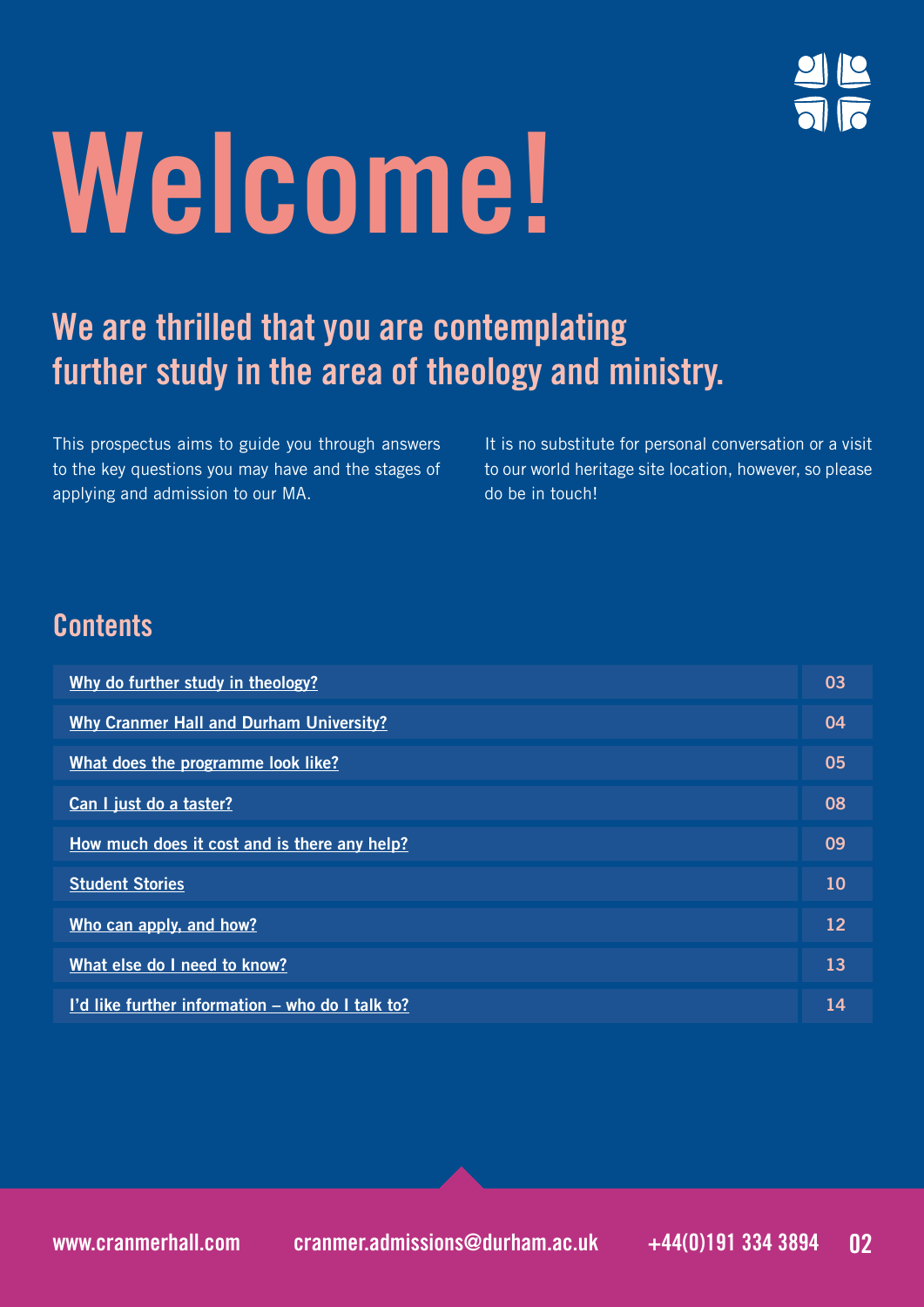## **Why do further study in theology?**

**There are many reasons why people choose to undertake further study in theology after an undergraduate-level qualification.** 

For some, this study forms part of their training for a ministry role, whether lay or ordained, in a wide variety of denominations and parachurch organisations.

For others, it is an **entry route to research**, whether via a PhD or our own professional doctoral programme, the Doctor of Theology and Ministry, offered in collaboration with Durham University's Department of Theology and Religion (see p. 7 for more details).

Many find that part-time study is an excellent way to pursue **professional or ministerial development**, and they are often supported by their employer in this. **Some do it simply because they love studying theology!**

The diversity of backgrounds and trajectories within our student cohort is part of its great strength.

And we find that all of our students, in one way or another, are motivated not only by a desire for learning or training, but above all by their **passion for the God they study** – in himself, in his church, in his world.

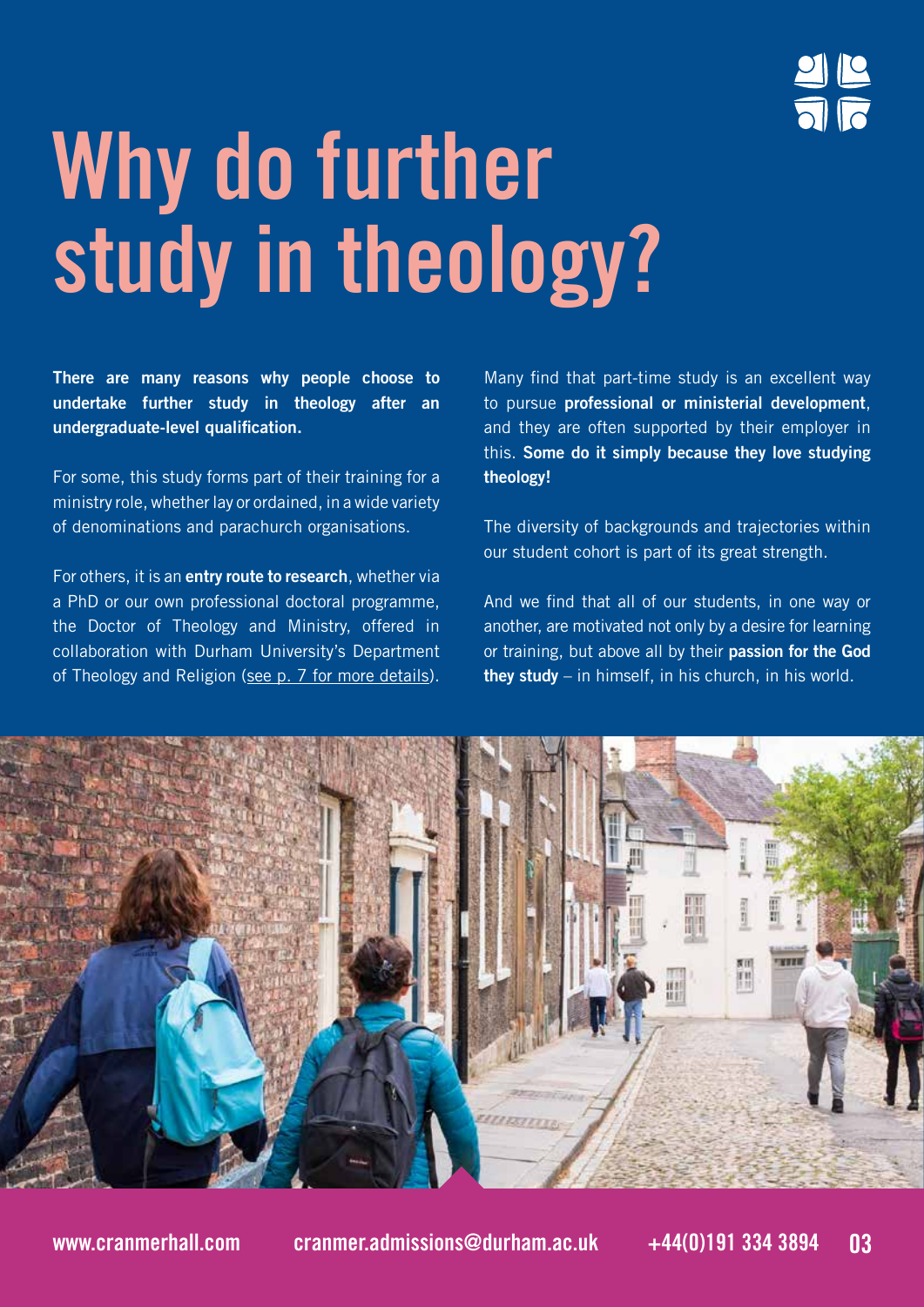

## **Why Cranmer Hall and Durham University?**

**Cranmer Hall is a theological education institute committed to forming Christlike missional leaders, and to connecting theology, church, and world.** 

Cranmer forms part of St John's College, an independent college within Durham University. St John's was established in 1909 to train ministers for the Church of England, and today is home to a burgeoning community of undergraduate and postgraduate students studying a wide range of subjects, alongside the ministerial training that continues within Cranmer Hall.

Cranmer's academic programmes are **directly validated by Durham University** and our students form part of the vibrant wider University community. We work closely alongside Durham's outstanding Department of Theology & Religion and our students study their

modules and vice versa. Durham validates training for the Church of England and several partner churches through its Common Awards partnership. We are committed to **academic excellence and research-led teaching**, and we are passionate about **serving the church regionally, nationally, and globally**. The primary way we do this is through **training, teaching, building up, and sending out our students**.

Cranmer Hall is rooted in its Anglican and evangelical identity, and welcomes students from all denominations and theological traditions. We have a long and proud tradition of ecumenical working, including our Free Church Track, collaboration with the Northern Baptist Association for accredited Baptist ordination training, and the Wesley Study Centre, a Methodist research centre.

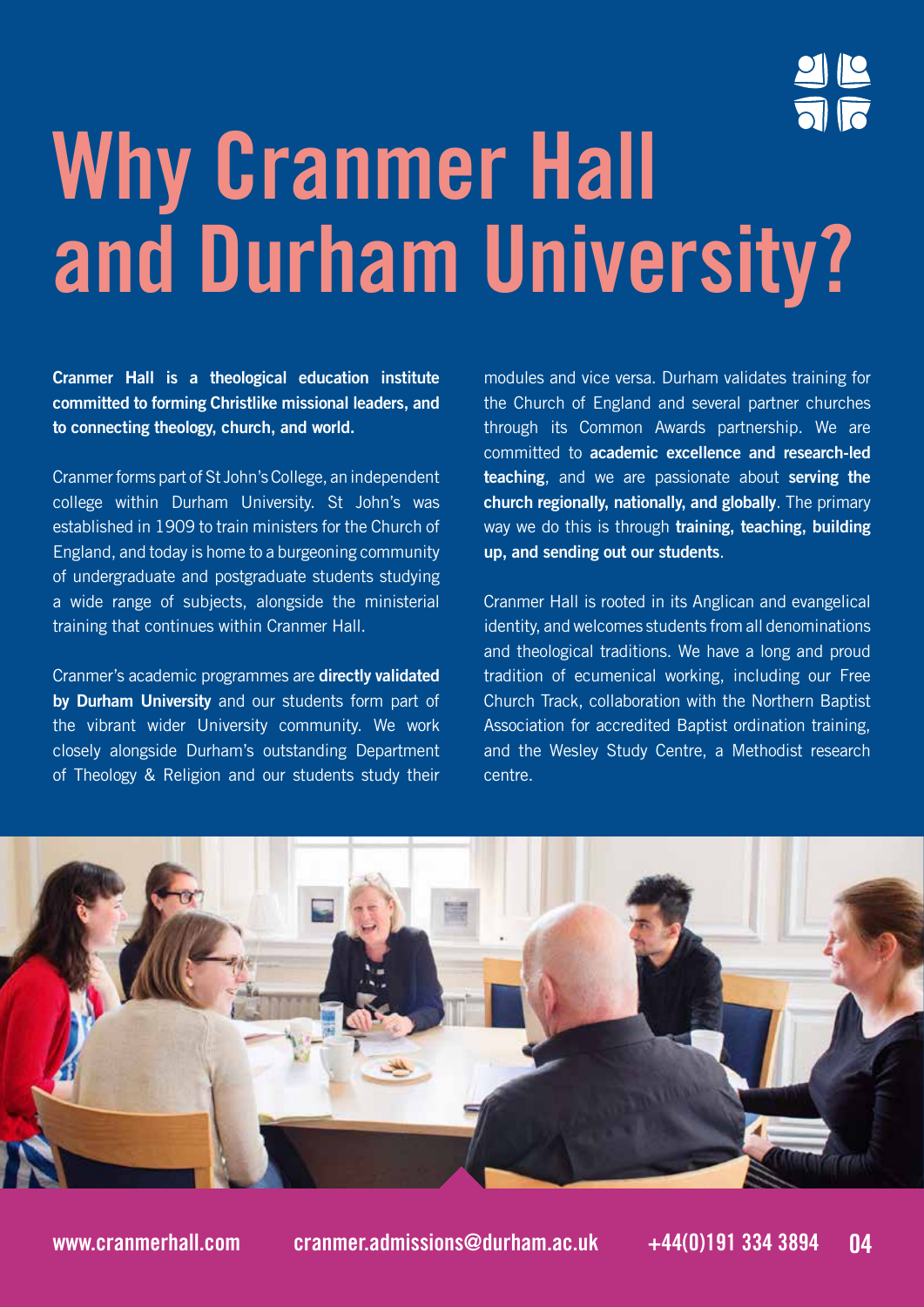

## **What does the programme look like?**

## **Vision**

**At the core of our MA lies the desire to integrate theology and ministry in a way that enriches both.** 

This integration is the hallmark of all of our modules, and is exemplified in our programme's core module, **Theological and Practical Reflection upon Mission & Ministry**.

Here students explore Practical Theology, an approach to theology that seeks to take practice and experience seriously, both as a context for the development of new insight and faithful response in light of Scripture and tradition, and as a source of new questions to bring to Scripture and tradition.

This approach engages the whole range of theological sub-disciplines and can sometimes also be interdisciplinary in its engagement of social scientific or other academic disciplines. Above all, it reflects a **desire to live faithfully in the light of rigorous and prayerful thinking**.

## **Shape**

There are **three components** within the MA in Theology and Ministry:

| Core module: Theological and Practical Reflection upon Mission & Ministry | 30 credits     |
|---------------------------------------------------------------------------|----------------|
| Three elective modules                                                    | 30 credits x 3 |
| A 15,000 word dissertation                                                | 60 credits     |
| Total                                                                     | 180 credits    |

It is also possible to gain a Postgraduate Certificate in Theology and Ministry by completing two taught modules (60 credits), or a Postgraduate Diploma in

Theology and Ministry by completing the core module and three other taught modules (120 credits).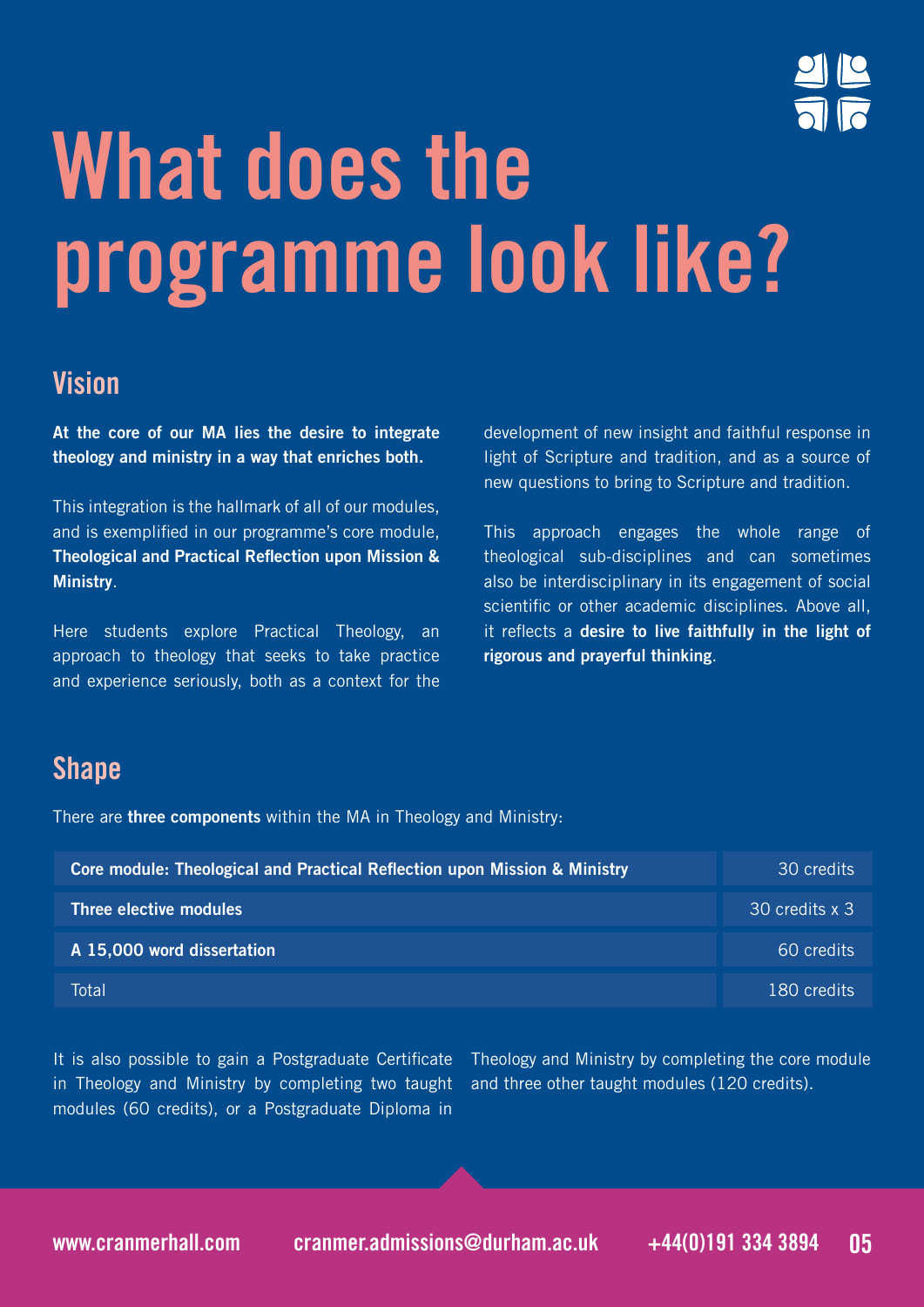**The MA can be taken full-time in one year, or parttime over two or three years. It can be studied residentially or via distance learning, attending block teaching in Durham and accessing term-time**  **teaching online.** The Postgraduate Certificate and Diploma can also be taken full-time in one year or part-time over two years. The distribution of work would normally be as follows:

|                                       | Year 1                                                                      | Year 2                                            | Year <sub>3</sub>                 |
|---------------------------------------|-----------------------------------------------------------------------------|---------------------------------------------------|-----------------------------------|
| <b>One Year</b><br><b>Full Time</b>   | Core Module<br><b>Three Electives</b><br><b>Dissertation</b><br>180 credits |                                                   |                                   |
| <b>Two Year</b><br><b>Part Time</b>   | Core Module<br><b>Two Electives</b><br>90 credits                           | One Elective<br><b>Dissertation</b><br>90 credits |                                   |
| <b>Three Year</b><br><b>Part Time</b> | Core Module<br>One Elective<br>60 credits                                   | <b>Two Electives</b><br>60 credits                | <b>Dissertation</b><br>60 credits |

## **Teaching**

Modules are delivered in a number of ways:

**1)** Fully online using a combination of pre-recorded input and live seminars;

**2)** In two residential blocks of two and a half days each, Monday – Wednesday morning or Wednesday afternoon – Friday;

**3)** In blended mode, typically involving one block and one term of seminars (which can be accessed online or in Durham).

**In 2022 - 2023, Cranmer is committed to enabling online access for all MA modules. We work with students to establish a pathway that works best for them.**

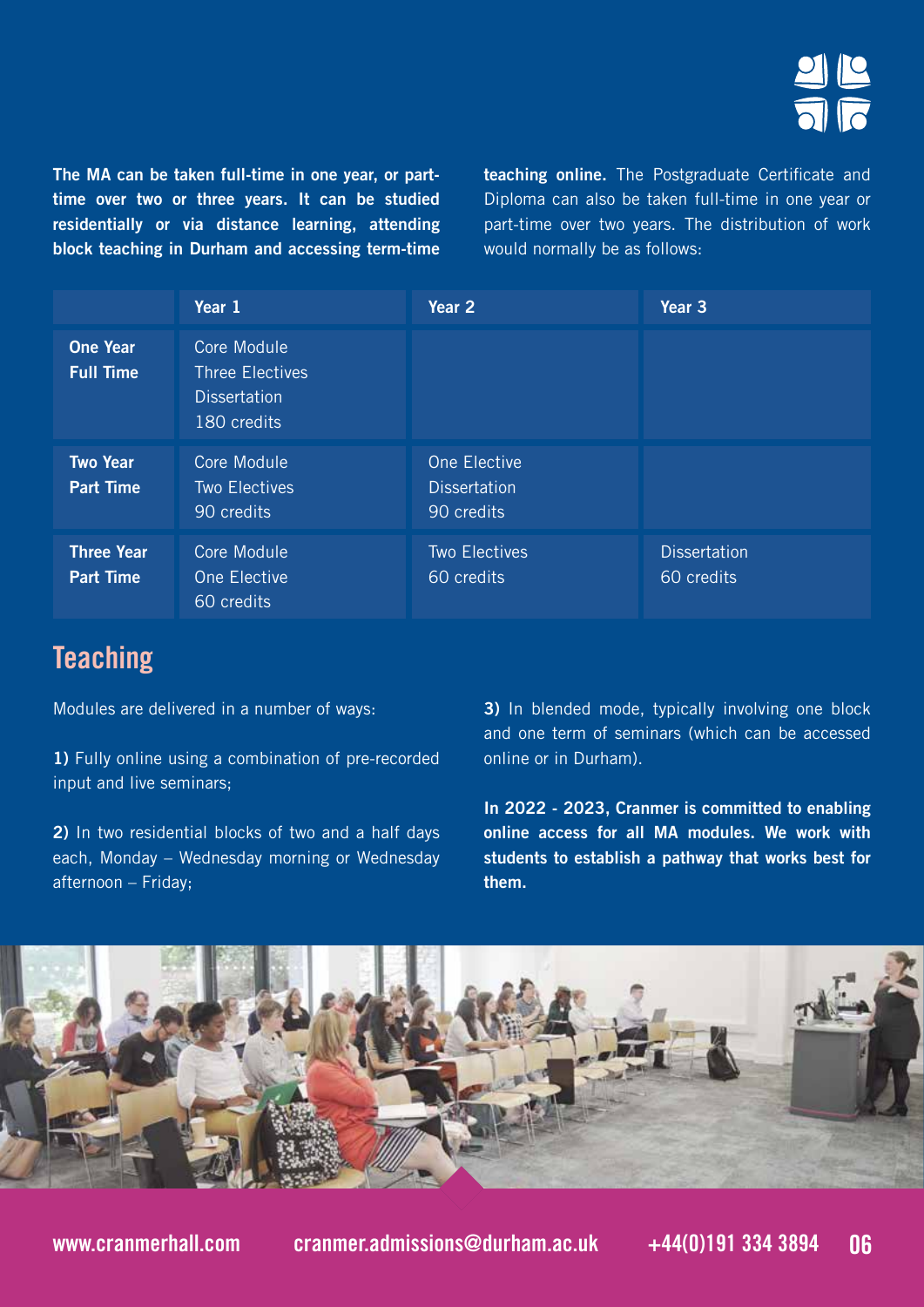### Elective modules currently available are:

| <b>THMN 40230</b> | <b>Preaching from the Old Testament</b>                                 |  |
|-------------------|-------------------------------------------------------------------------|--|
| <b>THMN 40330</b> | Mission and Ministry in the Acts of the Apostles                        |  |
| <b>THMN 40430</b> | The History and Theology of the Charismatic Movement                    |  |
| <b>THMN 41030</b> | Intellect and Imagination: Apologetics in the Mass Media                |  |
| <b>THMN 41230</b> | <b>Psychology and Christian Ministry</b>                                |  |
| <b>THMN 41830</b> | <b>Preaching from the New Testament</b>                                 |  |
| <b>THMN 42230</b> | <b>Leadership in Christian Ministry</b>                                 |  |
| <b>THMN 42630</b> | <b>Theological Approaches to Spiritual Direction</b>                    |  |
| <b>THMN 42930</b> | The Dialogue of Science and Theology in Mission and Ministry            |  |
| <b>THMN 43630</b> | Mission and Ecclesiology: Critical Frameworks for Pioneering            |  |
| <b>THMN 44130</b> | <b>Biblical Literacy in a Media Culture</b>                             |  |
| <b>THMN 44230</b> | Growth and Decline in British Christianity from 1945 to the present day |  |
| <b>THMN 44330</b> | <b>Forgiveness and Pastoral Ministry Today</b>                          |  |
| <b>THMN 44830</b> | <b>Advanced Old Testament Studies</b>                                   |  |
| <b>THMN 45230</b> | Mission and Ministry in the Johannine Literature                        |  |
| <b>THMN 45330</b> | <b>Consultancy for Mission and Ministry</b>                             |  |
| <b>THMN 45430</b> | <b>Early Christian Perspectives on Mission and Ministry</b>             |  |
| <b>THMN 45530</b> | <b>Studying Contemporary Worship</b>                                    |  |
| <b>THMN 45630</b> | <b>Christian Doctrine in the Life of the Church</b>                     |  |
| <b>THMN 45730</b> | <b>Advanced New Testament Studies</b>                                   |  |

Full module outlines can be accessed on the University website. The core module is offered annually in both block and weekly format. Elective modules tend to be offered in alternate years, subject to staff availability and student numbers. The current timetable is available on request.

It is also possible to take one 30-credit module from

MA programmes offered by any other department in the University. In addition, students may take one further 30-credit module from the Department of Theology and Religion – meaning you could study a total of two modules (60 credits, one third of the MA) in the Department.

The University website carries full details of modules.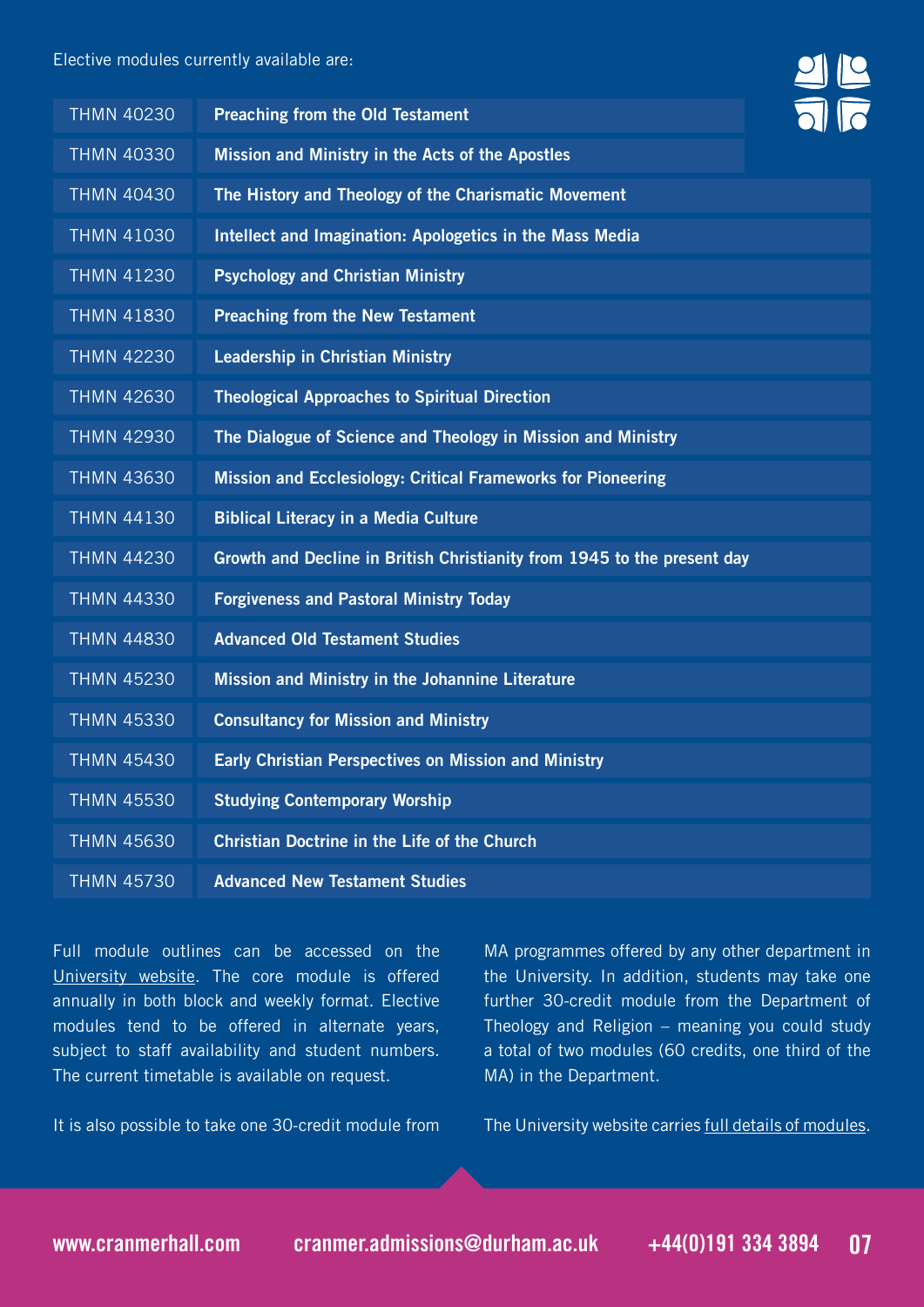## **Can I just do a taster?**

**All of our modules are available to study as standalone modules, and some modules are particularly popular as standalone courses.** 

To check which modules are running and to request a single module application form, please contact us at enquiries@cranmerhall.com.

Modules can be taken on an **audit basis**, where you engage in all pre-reading and teaching but do not complete any assignments, or on a **credit basis**, where you also take the assignments and gain credit.

**If you take a module for credit you can carry any credits achieved into a postgraduate programme**, within five years.

If you are unsure about jumping straight into a full MA, is also possible to apply for the Postgraduate Certificate or Postgraduate Diploma.

You can exit with that qualification, or decide to transfer to the next level of study – and you don't need to rush that decision!

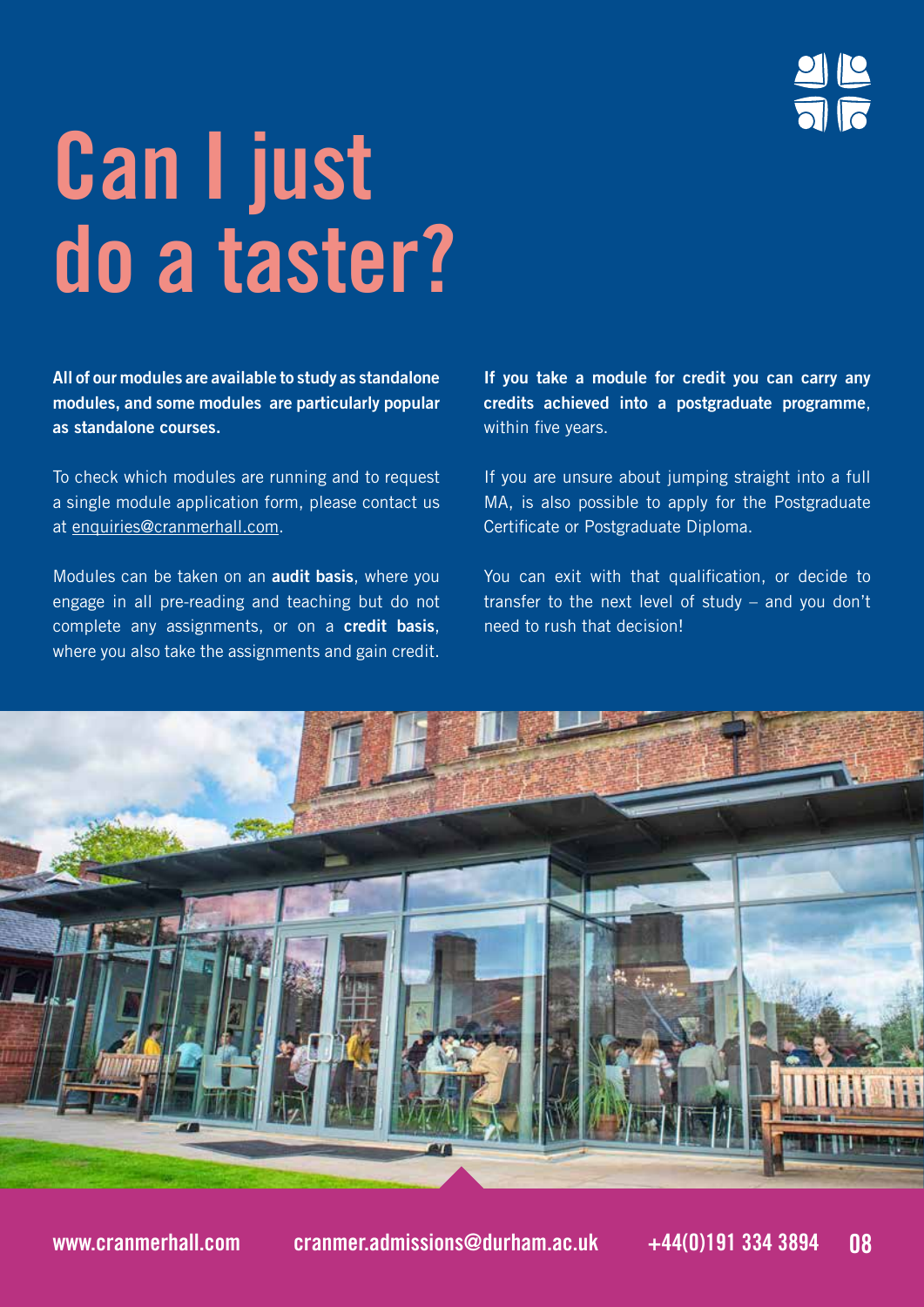

## **How much does it cost & is there any help?**

Our fees match those set by Durham University, and are available for the current year on request. We are keen that cost should not be a barrier to study, however, and we therefore offer a range of bursaries. Full details and a bursary application form are available from the admissions secretary.

### **Arts and Humanities Alumni Bursary (25% of fee)**

**Eligibility:** this is open to all alumni of Durham University undergraduate programmes, from whatever Faculty, including students who have studied at other institutions for degrees under the Common Awards partnership.

### **International Bursary (up to max. of 55%, or 65% for Majority World applicants) Other sources of funding**

**Eligibility:** for international students with demonstrable financial need.

### **Postgraduate Ministry Bursary (25% of fee)**

**Eligibility:** a bursary for any engaged in some form of Christian ministry alongside their studies.

### **Staff/Spouse Bursary**

**Eligibility:** for employees of St John's College, and spouses or civil partners of staff or students.

We would also encourage you to look for possible student finance loans, grants from charitable and educational trusts, and support from your employer or sponsoring church or organization.

UK student finance is devolved to the four jurisdictions and it is worth contacting your national finance agency directly. Student Finance England (SFE) provides loans to cover tuition fees for English students who have normally been resident in the UK over the past three years and who i) have not already received funding for a degree at Master's level and ii) are registered for the MA in Theology and Ministry (not the PG Certificate or PG Diploma) either full-time or part-time over 2 years (not parttime over 3 years). Students entering via the PG Certificate or PG Diploma will, at least in the first instance before potential transfer to the MA, need to find alternative sources of funding.

Please note that this information is accurate to the best of our knowledge at the time of writing, but is not an official statement of SFE policy; please check with SFE if you intend to apply for a loan.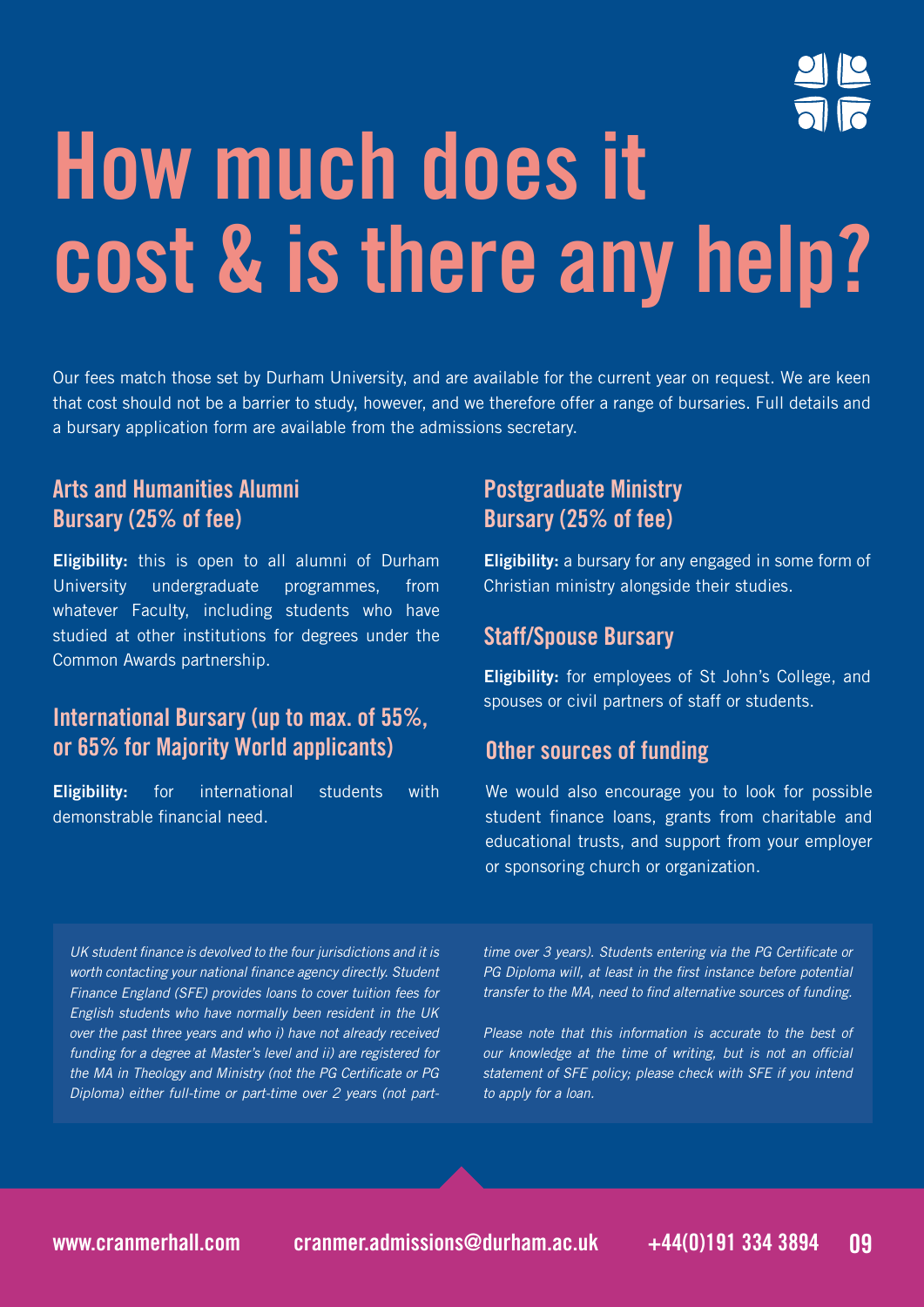## **Student stories**

## **Rosie**

 *I am studying the MA part-time over two years alongside training for ordination in the Church of England.*

The MA has enabled me to continue exploring my particular academic interests through the dissertation, supported by a combination of modules that are focused on ministry from the Cranmer tutors, alongside more theoretical modules from the Durham University theology department.

"It's this combination that attracted me to the course, and I have found that it is equipping me for my future ministry.

*The diversity of voices on the course among students and staff has been refreshing and stretching, and I*  *have been encouraged to think deeply and creatively about my work. I highly recommend it!*



9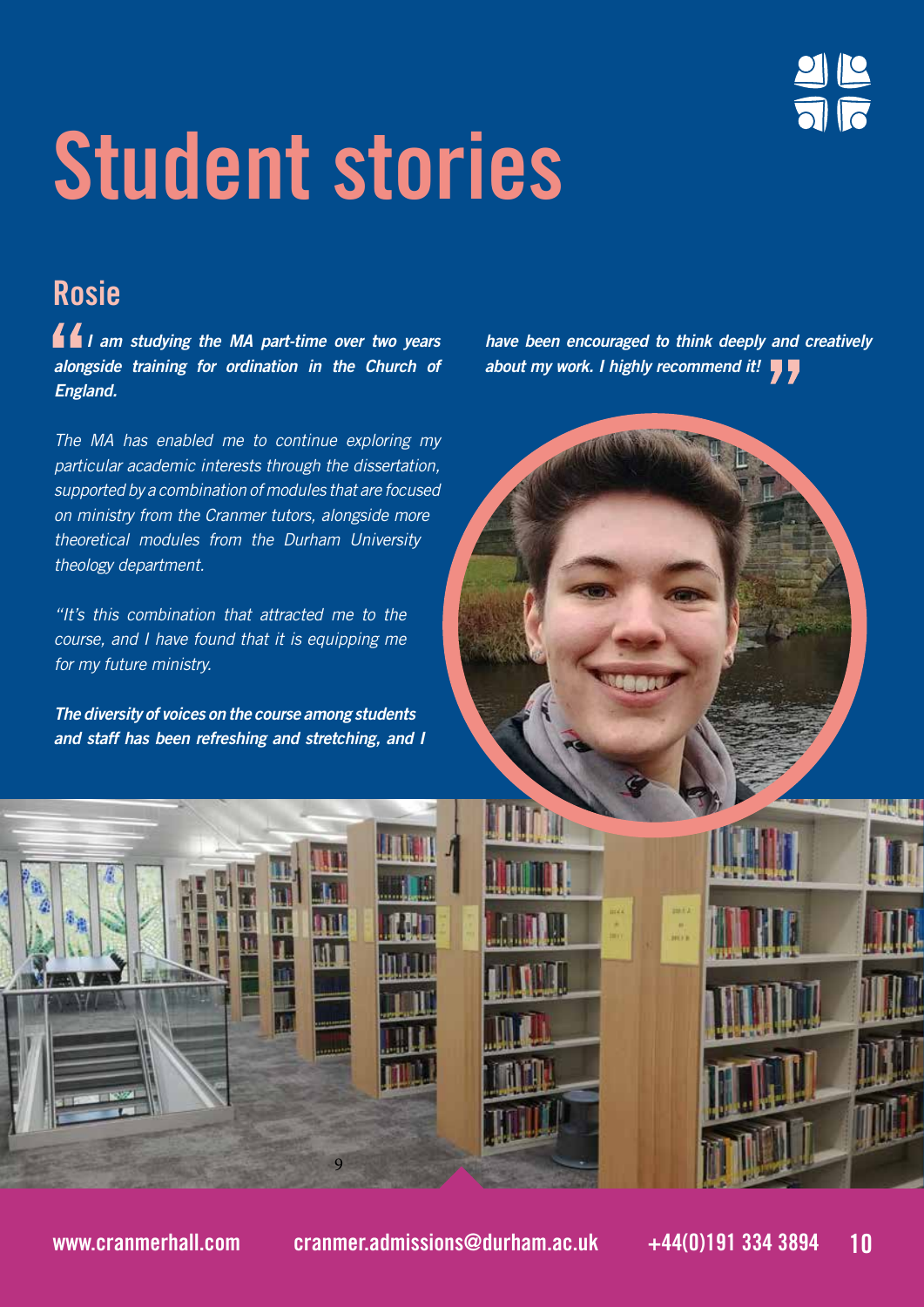

## **Student stories**

## **Nicky**

 *I'm in my second of three years doing a Master's in Theology and Ministry.* I work for the Church of England: I lead a benefice of four rural churches, I do some work with our education team, looking at how churches and schools work together, I act as a bishop's ordained chaplain, and I'm also the bishop's adviser in spirituality.

*I wanted to do my Master's because* as a curate I had lots of support in my learning. I really missed that when I became an incumbent and was working on my own. So I wanted to study further to give me greater opportunity to reflect, to develop my knowledge and skills, and my ability to reflect theologically with other people.

*My role gives me lots of opportunities and there's a huge level of responsibility*. I have the ability to influence across the life of the Diocese, and I wanted to do that as well as possible, ensuring that my reflection was robust so that I could make decisions that would be the most helpful and beneficial

### *I chose Cranmer for two key reasons*.

I really like the balance of practice and theology and theory, being able to explore the things that I'm encountering in my ministry and my own practice at depth with academic rigour. It's also one of the few places that offers the course over three years.

### **The modules have really benefited my own practice**.

For example, for one module I created a model of consultancy that I use on a regular basis on the work I do across the life of the diocese. And as the bishop's adviser in spirituality I have oversight of spiritual accompaniment in the diocese, so the other module I chose looked at spiritual direction and enabled me to learn more and more about that.

*So I found that the study and my ministry are really well interwoven and one helps and informs the other, and that's been really helpful and energising and made my ministry more effective.*

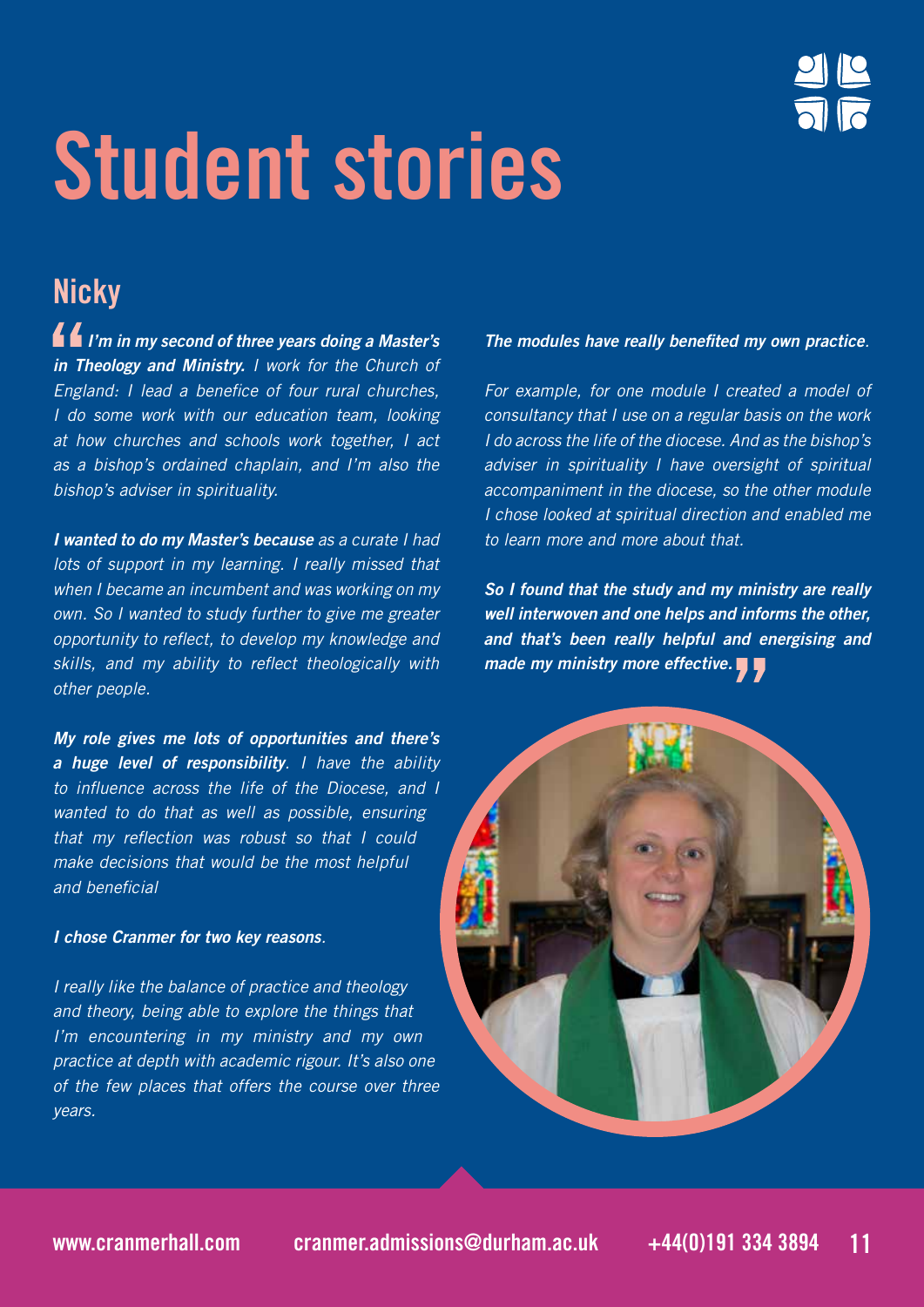## **Who can apply, and how?**

**For the MA, the normal entrance requirement is either a BA in Theology or Religious Studies or a related subject, classed at 2:1 or above (GPA 3.3 or above), or a BA in another discipline with experience of Theology or Religious Studies to at least HE Certificate level (with a mark of 60 or above). All candidates also need recent or current experience of the practice of Christian ministry.**

For the Postgraduate Certificate and Postgraduate Diploma, the entrance requirement is either a BA in Theology or Religious Studies or a related subject, or a BA in another discipline with experience of Theology or Religious Studies to at least HE Certificate level. All candidates also need recent or current experience of the practice of Christian ministry.

**If you don't meet the above requirements but do have relevant experience, training, or unaccredited study, we'd still love to hear from you** as it may be possible to admit you to the Postgraduate Certificate or Postgraduate Diploma. Please contact us to discuss, as we apply for University approval on a case-by-case basis.

If you have a prior postgraduate qualification in a similar area, it may be possible to gain Accreditation for Prior Learning (APL) for up to 30 credits on the Postgraduate Diploma and up to 60 credits on the MA. Please signal this when you apply as APL is approved by the University on a case-by-case basis.

**You may take a standalone module without applying to join a programme.** If you pass this it can form the basis of a further application to join a programme the following academic year.

It is possible for students on the Postgraduate Certificate or Postgraduate Diploma to transfer to the MA, subject to their performance in their taught modules and the approval of the Board of Examiners.

We welcome international candidates. Do note that candidates from certain countries must satisfy Durham University's English language requirements, and may require an entry visa. See the links for more details.

Please contact our admissions secretary (details at the end of this prospectus) for an enquiry pack, including an application form and bursary form. When you return the form, we will be in touch to arrange an interview either online or in person in Durham, whichever suits you best. We will then be in touch within two weeks to let you know the outcome of your application.

**The deadline for bursary applications each year is 31 July**, and for **programme applications 31 August**.

Applications to join standalone modules can be received up to four weeks before the module begins.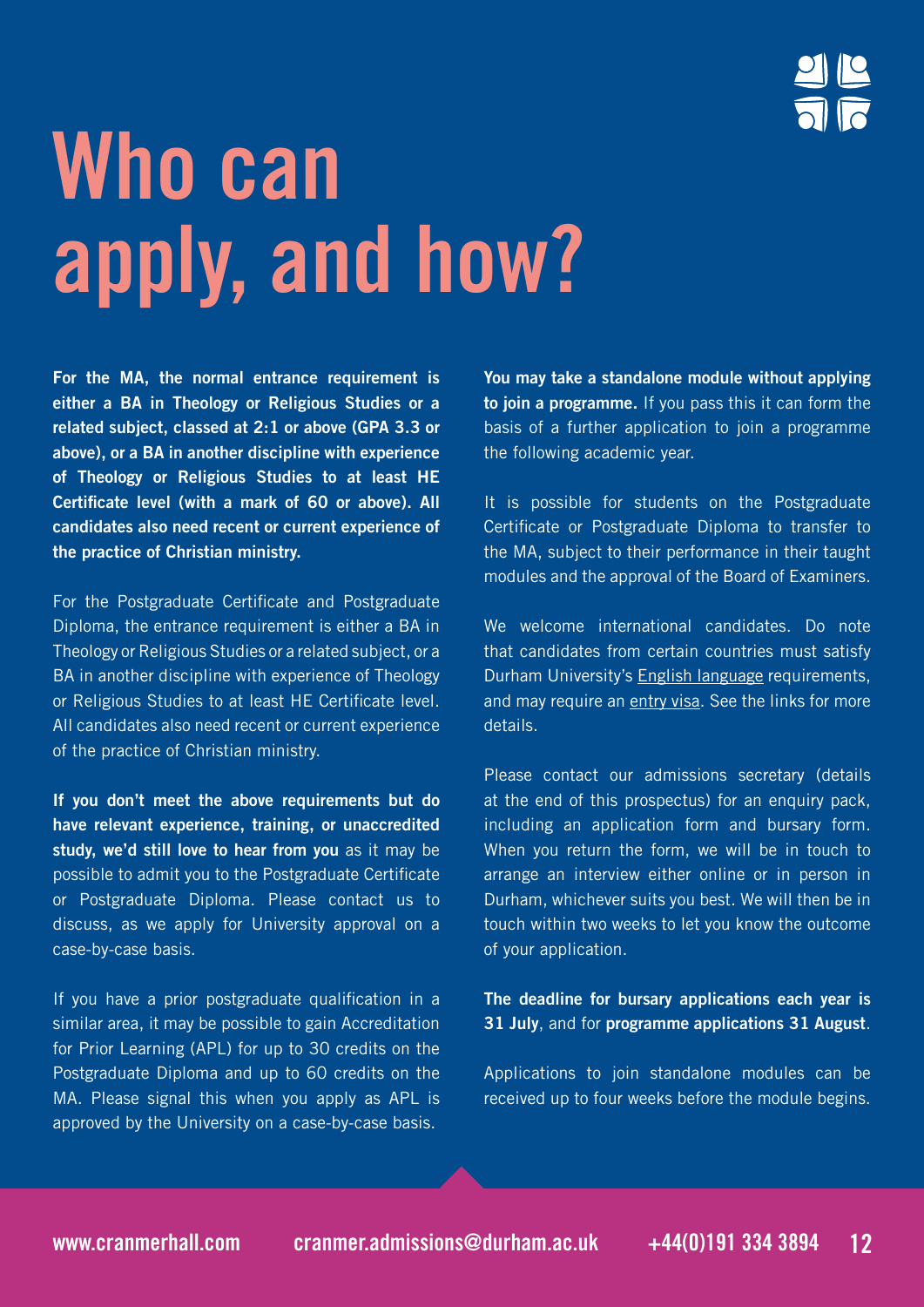## **What else do I need to know?**

## **Accepting a place**

Once you have applied, received an offer, and are ready, the next step is to accept a place! You can confirm to our admissions secretary at any point up to the end of August. We will be in touch with details about module choices and pre-reading in the summer before your programme begins. You should also block out the dates for induction in late September, which you will find on the timetable for the year.

### **Special Educational Needs (SENDA)**

St John's College fully supports the University's policies on Equality and Diversity. If you have special needs or learning differences that you wish to disclose they will be handled in confidence, and our aim is to provide the support you need to pursue successfully the courses we offer and reach your full potential. In relevant cases we liaise closely with Disability Services in order to ensure our courses are accessible to all, including developing and circulating requests for reasonable adjustment. We encourage those with specific needs to discuss support when applying or at least before beginning the programme.

### **Other elements in the programme**

Alongside the induction days, we offer dissertation and research methods training, to support you as you prepare for the dissertation. We also have an annual Postgraduate Research Symposium, a day conference at which postgraduate students from across the College and across different programmes (MA, PhD,

DThM) gather to share their work in progress, receive feedback from peers and staff, and learn from one another. You are also most welcome to join in College and University societies and events.

### **Welfare & Student Support**

All MA students are assigned an academic advisor. Anglican ordinands and Free Church Track students are part of the training community and their pastoral tutor is also their academic advisor. Other students will be assigned an academic advisor, either the Director of Postgraduate Studies or another nominated member of staff. This person offers support throughout the year, in particular (for part-time students) through a summer check in to review progress. All students are also welcome to join in the worship and social life and social and welfare provision within Cranmer Hall and St John's College.

### **Additional further study!**

If you already have a Master's-level qualification in theology, or if you are already thinking about options beyond an MA, consider our professional doctoral programme, the Doctor of Theology and Ministry. This is jointly delivered by Cranmer Hall in direct collaboration with Durham University's Department of Theology and Religion. It offers an opportunity to do doctoral-level research culminating in a 70,000-word thesis, with taught foundations and strong peer and staff support through two annual week-long residentials. MA students are welcome to join part of either of these residentials.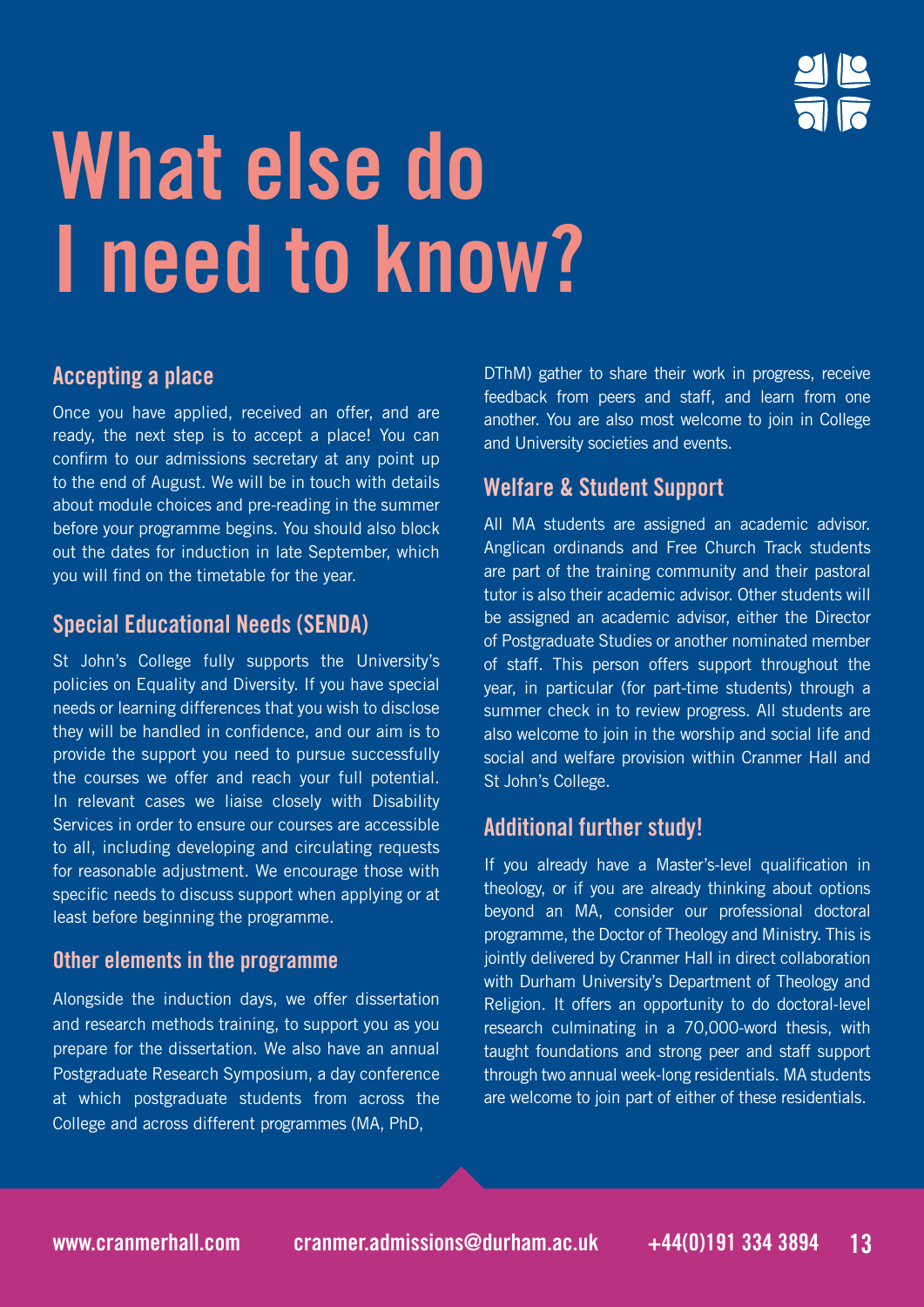

## **I'd like further information who do I talk to?**

**We'd love to hear from you!** For an application pack, including application form and bursary application form, details of current timetable and fees, for any technical queries, or to make an application please contact:

**Mrs Gail Bentham** Admissions Secretary cranmer.admissions@durham.ac.uk

Cranmer Hall, St John's College, 3 South Bailey, Durham DH1 3RJ

**+44(0)191 334 3894**

For other queries relating to the programme and pathways of study, please contact:

**Dr Sam Tranter** Director of Postgraduate Studies samuel.tranter@durham.ac.uk

**The Revd Dr Nick Moore**  Academic Dean nicholas.j.moore@durham.ac.uk

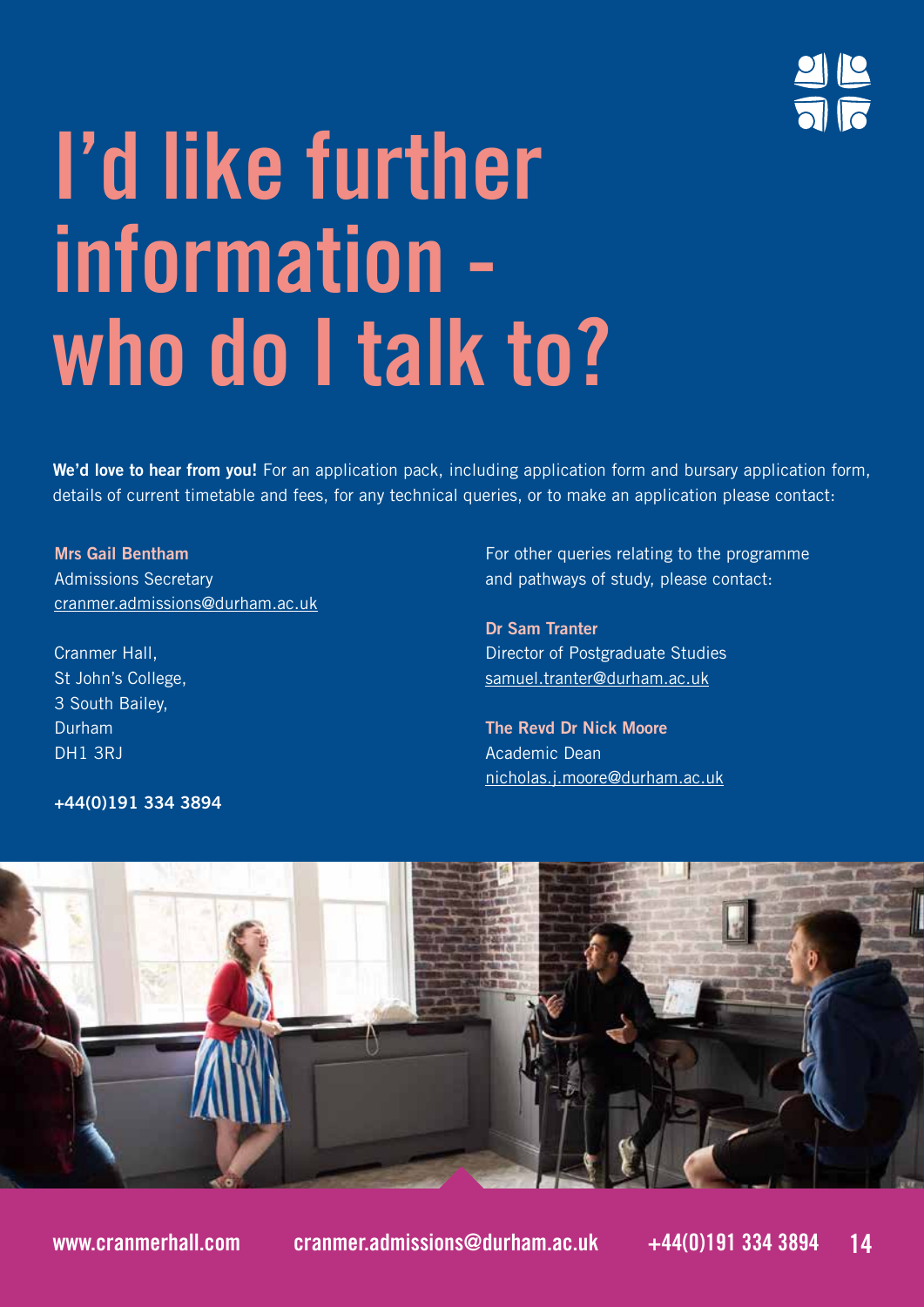*"The diversity ofvoices on the course among students and staff has been refreshing and stretching, and I have been encouraged to think deeply and creatively about my work. I highly recommend it!"*

**TERMINER** 

**Rosie Illingworth - 2 year part-time MA**